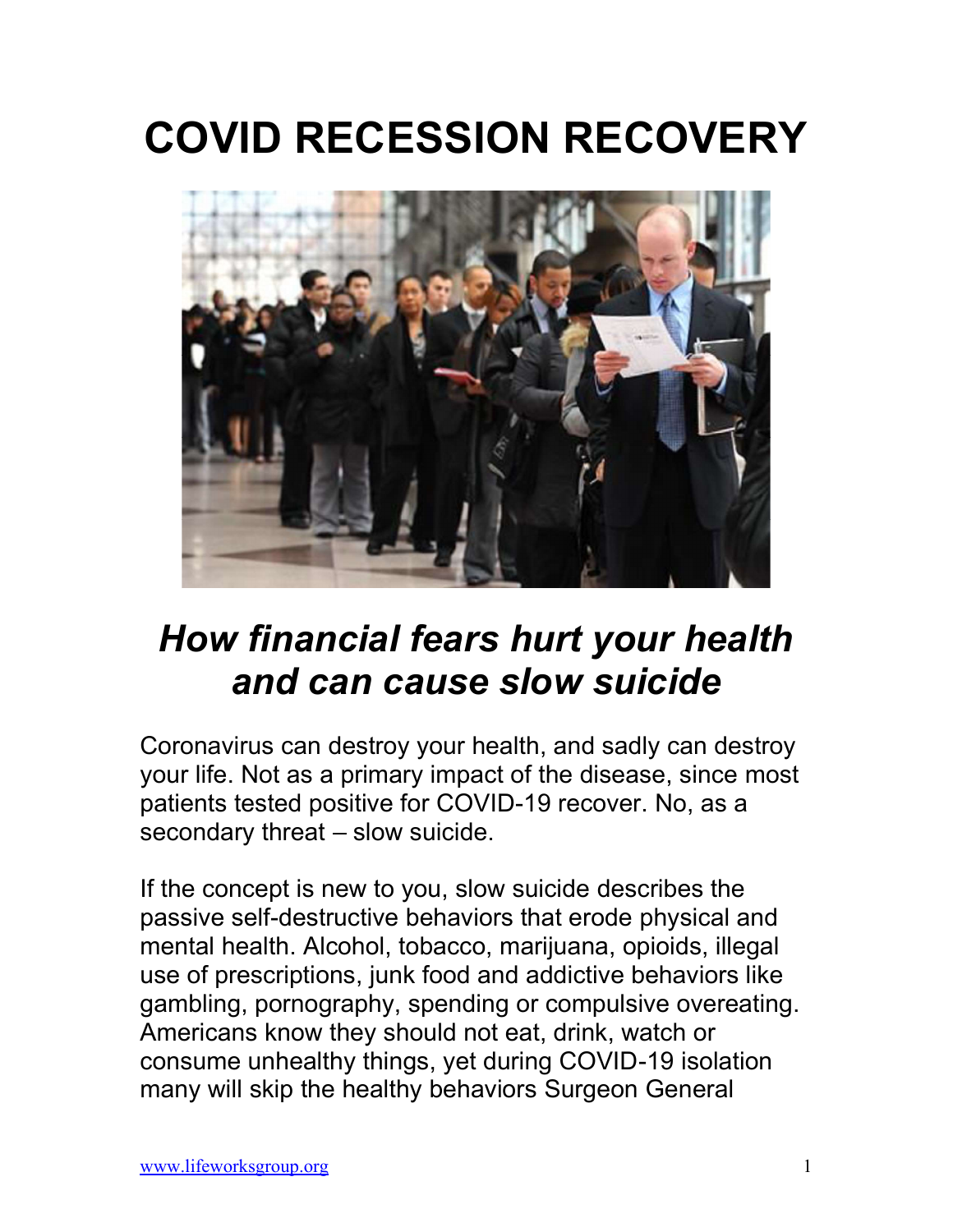Jerome Adams is begging them to do with social distancing to save life and choose instead to slowly weaken their own.

To decide to die by your own hand is not a new problem in America. Suicide is the #10 cause of death for adults, and the #2 cause of death among those under the age of twentyfive. They choose to end their life because life isn't working for them anymore. They may be drowning in despair, depression or debt and can't see a way out  $-$  all they see is darkness and gradually give up. Their life feels like a hopeless void of misery, which will be significantly magnified by the social isolation and financial desperation of coronavirus recession.

# A failing economy doesn't mean you are failing

It's not just those living paycheck to paycheck affected. Responsible individuals with perfect FICO scores who are never late on a payment are impacted as well. They are under a different kind of financial pressure, the pressure to stay financially perfect. When their financial stability starts to fail, they internalize and blame themselves for not being smarter or taking aggressive action sooner.

This group may be in the highest risk for self-destructive behavior since they make the wrong connection between money and mental health.

## Self-worth is more important than Net-worth

Your worth as a human being isn't based on the amount of stuff you have or how financially impressive you appear to be on a credit report. Those are external factors. The square footage of your home is not an indicator of the capacity of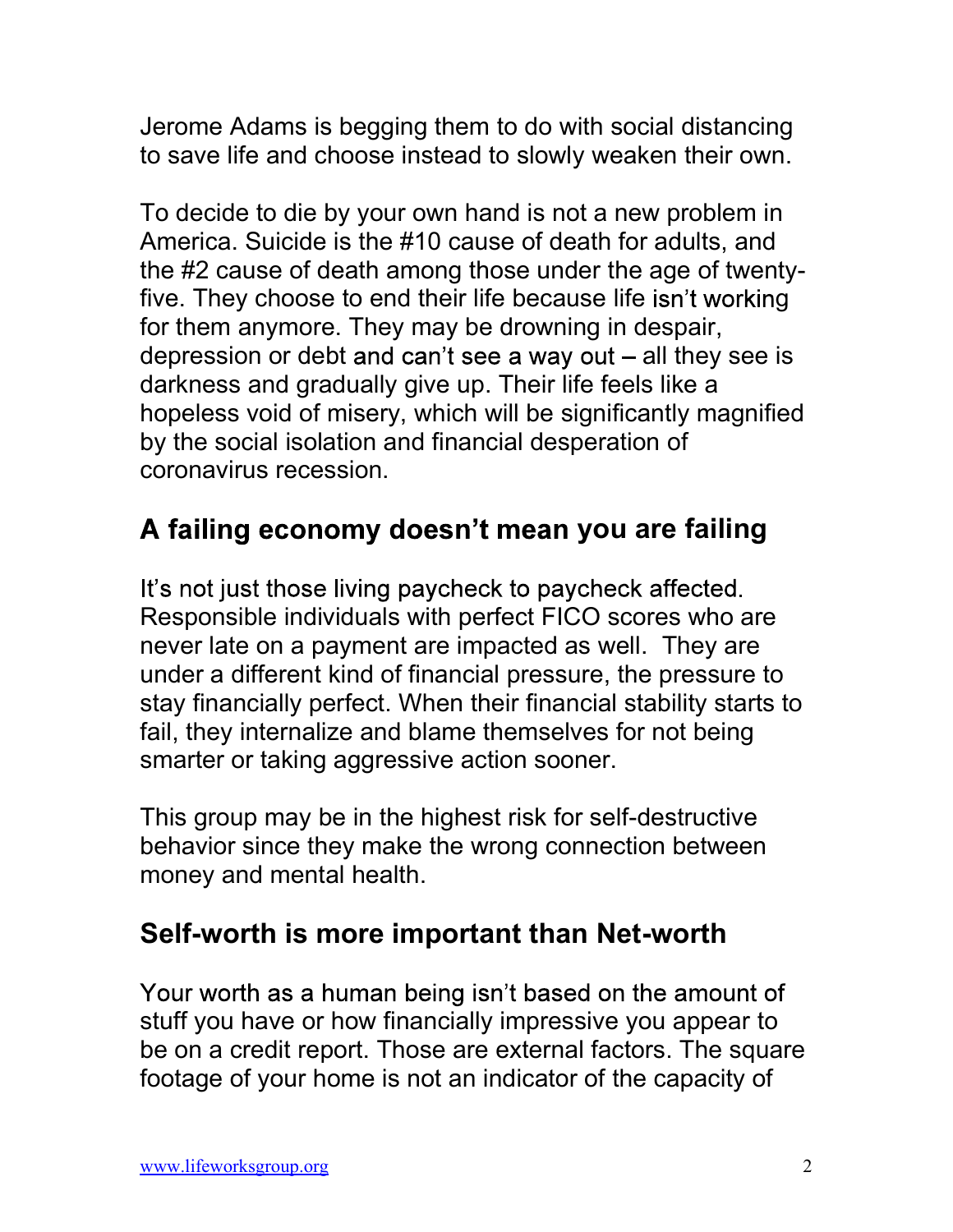your soul. The real you is not defined by your car, house, boat, RV, 401k or employment status. You have great worth as a human being. Perhaps that's why people actively study the teaching of Fred Rogers.



Mr. Rogers spent his life reminding children they were valuable, that they had worth. He ended every show with the same message,

"You've made this day a special day, by just your being you. There's no person in the whole world like you, and I like you just the way you are."

What if you stopped worrying about COVID financial fears and simply listened to Mr. Rogers? Would that really change anything? Yes, because it would change the most important thing during the coronavirus recession. It would change you. Your net-worth is measured differently than your self-worth. One is controlled by a global economy - the other is controlled by you.

## What can you do if you're already behind on bills?

Accepting yourself and your financial situation doesn't take away the reality of being laid off with no income and growing debt. Sometimes it seems creditors and bill collectors don't care about you as much as collecting money.

It can feel embarrassing, frustrating, helpless or even shameful to be out of cash. Recently unemployed people feel even more pressure when they watch the economy struggling. The more they watch the failing economy the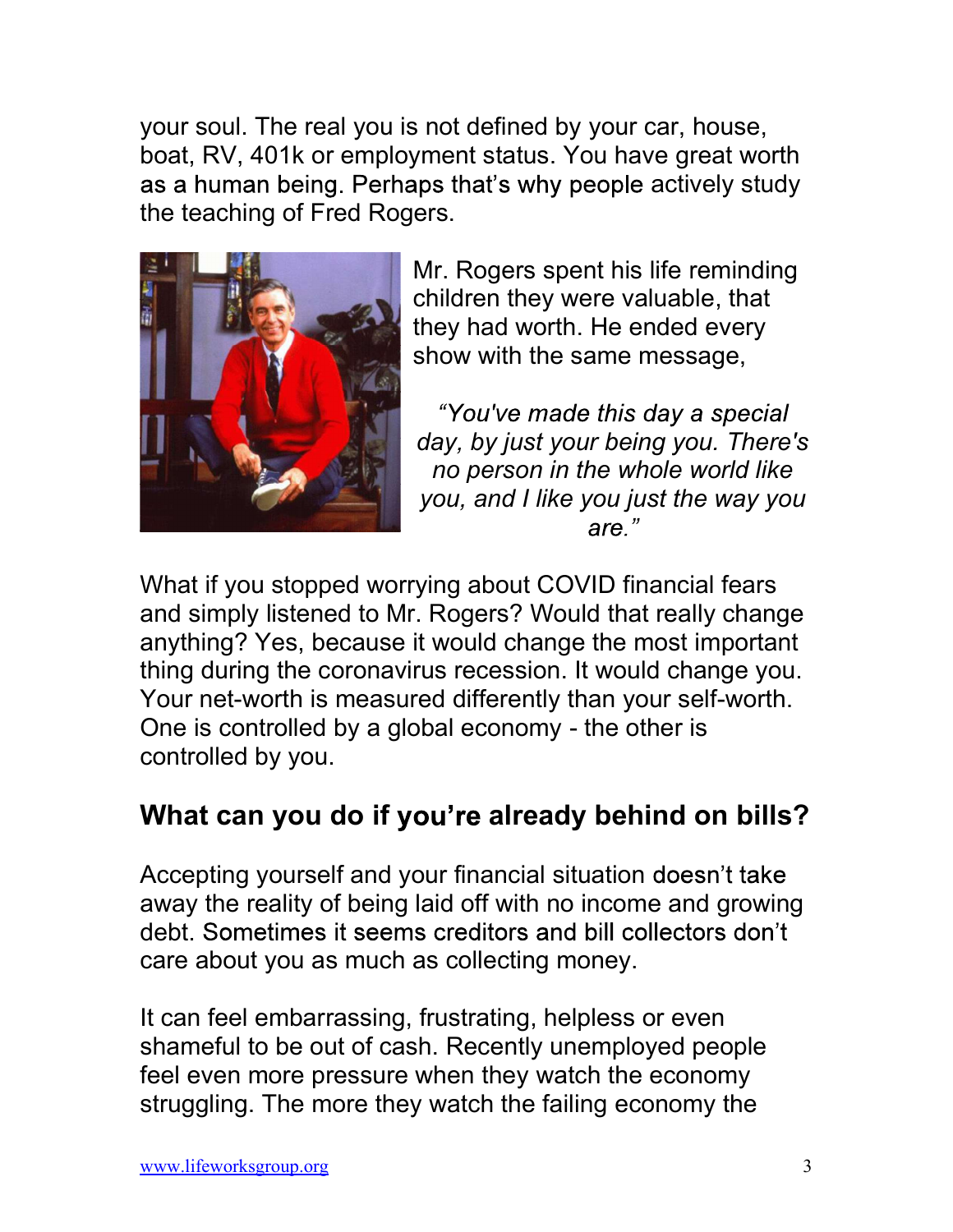worse they feel, and the worse they feel the greater risk they are for the slow suicide process of self-destruction. Stop watching stock reports and start working on your own life. Remember,

## What happens on Wall Street isn't as important as what happens on your street

So, what can you do if you are financially strapped without the resources to pay your bills on time? You must move from helpless feelings to active behavior. You must take bold action because action will create a feeling of empowerment

Taking bold action to face your financial fears will make you feel stronger as your fears become more manageable. Billionaire Richard Branson faced financial ruin many times but wasn't afraid to move forward. He described the process this way, "It's only by being bold that you get anywhere."

Here are five bold actions to protect you from self-destructive behavior when facing financial pressure, bill collectors or unemployment.

## 1) Mindset

You can control your mindset about finances by aggressively managing your intake of information. Skip watching social media or television shows that make you more aware of financial lack. Those shows can drain away your mental energy, energy needed to take positive action. The greater risk is how they could create feelings of comparison and trigger a spending relapse. Ignoring financial reality to create debt using 'retail therapy' will only create more problems.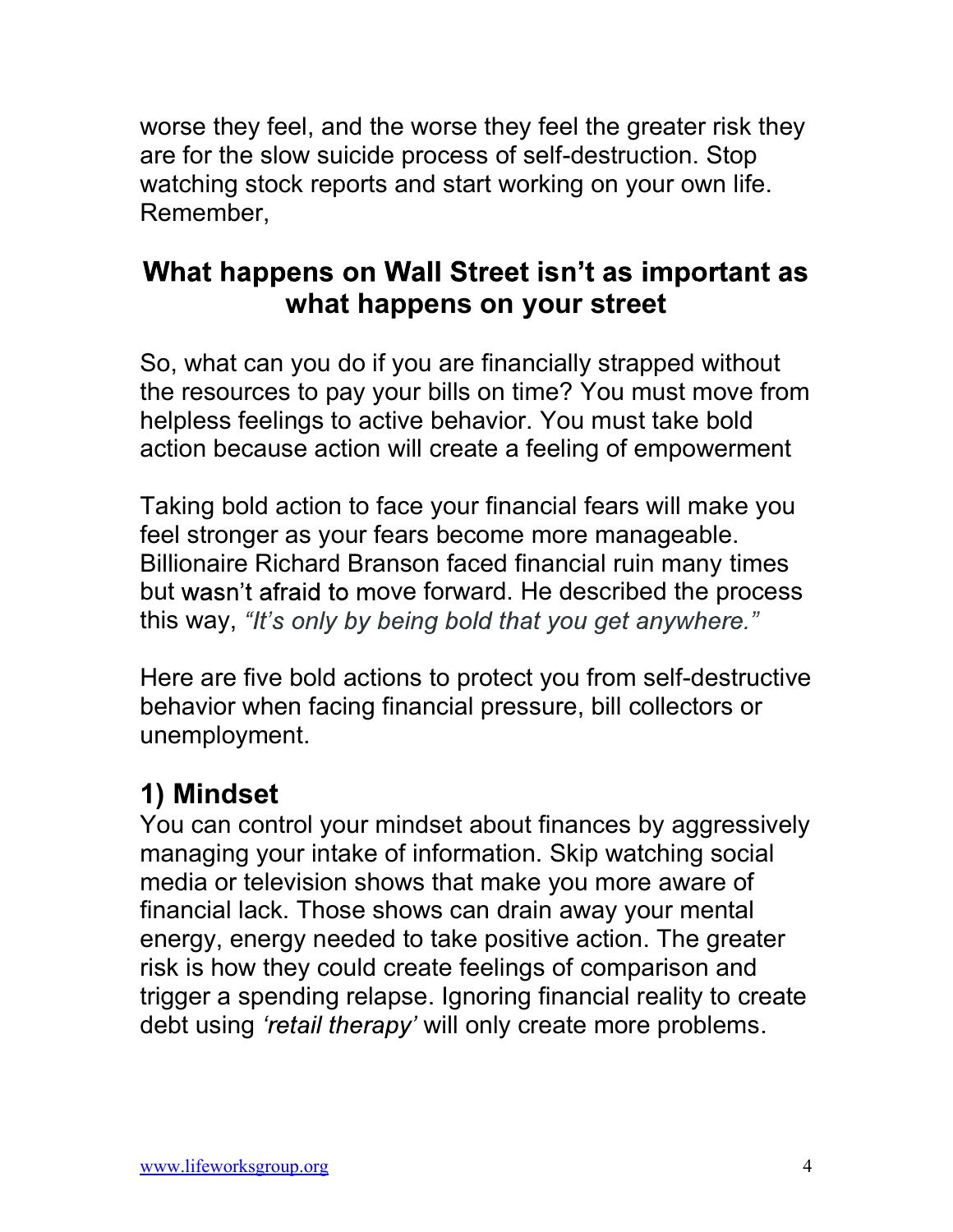Denial cannot solve debt. Rather, focus your mind on media that will empower and strengthen you. Watch stories of overcomers who faced financial ruin with courage and resiliency. Start with Walt Disney, Abraham Lincoln, Willie Nelson or George Foreman. You might be surprised at how many



famous people faced financial fears and bankruptcy. They didn't see big financial problems outside, they looked inward and saw big ideas then creatively got to work.

# 2) Mood

You can control your mood about finances by choosing to manage what you do with your emotions. If you dwell on things that make you worry you will feel miserable and powerless. Listen to the word **emotion** and drop the *'E'*.<br>What's left? MOTION. You have a choice with your feelings. They can build up, and then later blow up, or you can find ways to creatively release pressure which empower you.

Instead of sitting and worrying about money, (which weakens your mood), get moving and take positive action. You can do this without spending any money as you implement constructive actions like building new skills, deep breathing, prayer, meditation, exercise, journaling, or reaching out to friends who have come through tough times like the great recession. Listening to the stories of others who survived financial challenges can give you hope. That hope can become a powerful force to shatter self-destruction as you develop new strength.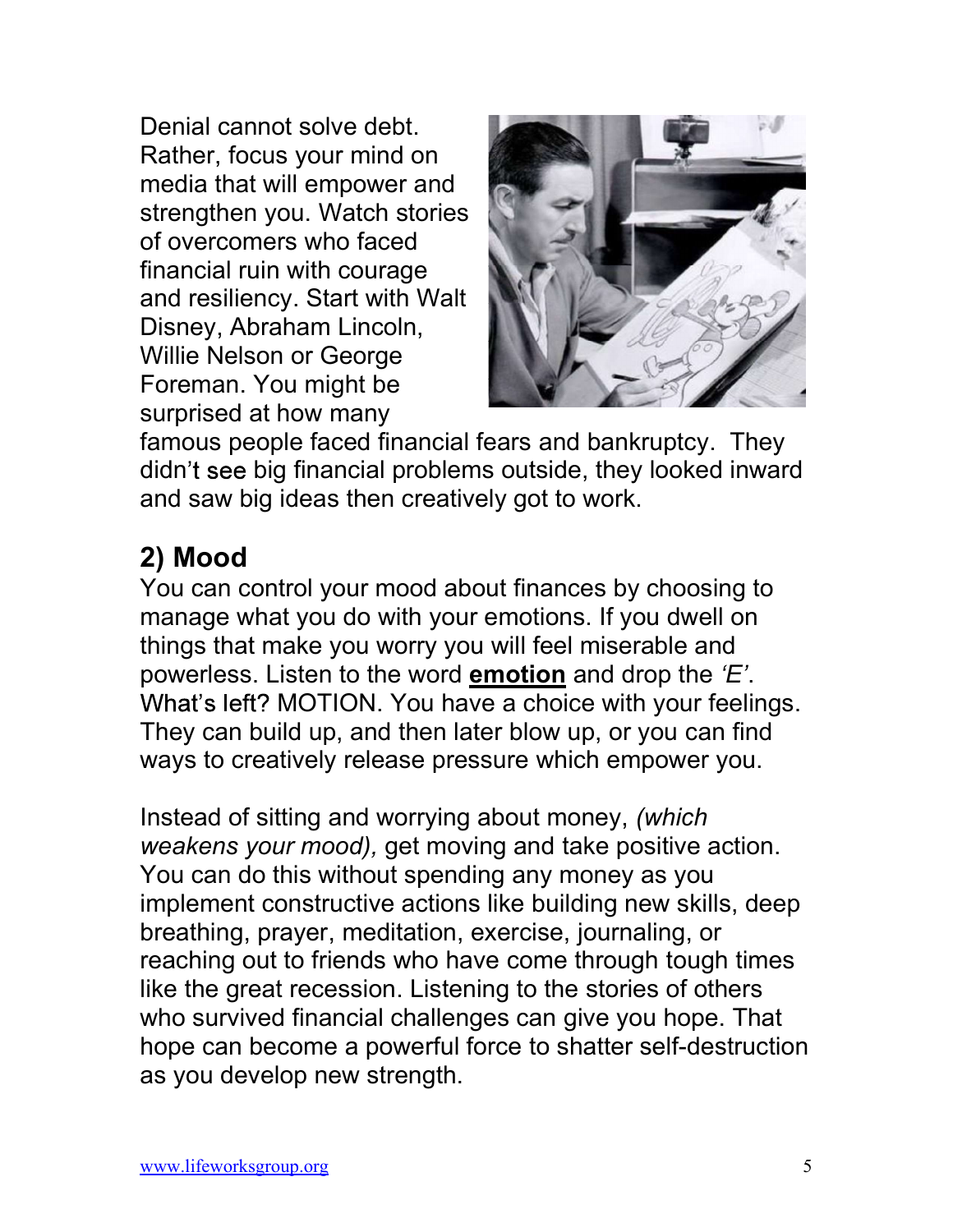# 3) Motivate

You can control your motivation by taking positive action. Being in a financial hole tends to rob the energy needed to get up and do the tasks that need to be done. The longer you sit alone in the dark feeling afraid about money, the further behind you will fall. Get up and reach out for help. Everyone is facing financial challenges  $-$  you are not in this alone. There are wonderful organizations and individuals who can guide you to a stronger place financially without condemning you or making you feel like a failure. Check out success stories of the many people who overcame major debt at Financial Peace University,

(www.DaveRamsey.com/FPU) or search for trusted financial guidance using recommendations from the Federal Trade Commission. https://www.consumer.ftc.gov/articles/0153 choosing-credit-counselor Search cautiously since there are many who prey upon scared consumers during times of economic recession. You need positive information to stay motivated and take bold action, not hidden expenses from hustlers.

# 4) Morale

You can control your morale, and to some degree that of your family or coworkers who may be feeling overwhelmed financially. How? By not letting every conversation be about money woes. You can watch "America's Funniest Videos" and laugh as people and their pets share the silly things only people and their pets can do. Breathe, then laugh again. It okay. Another way to boost morale is study positive people who overcame financial ruin to find financial freedom. Radio talk show host Dave Ramsey tells of how his family were bankrupt, foreclosed and repossessed. "Beans and rice rice and beans" was the mantra as they climbed out of major debt together. You can climb out of financial fears the same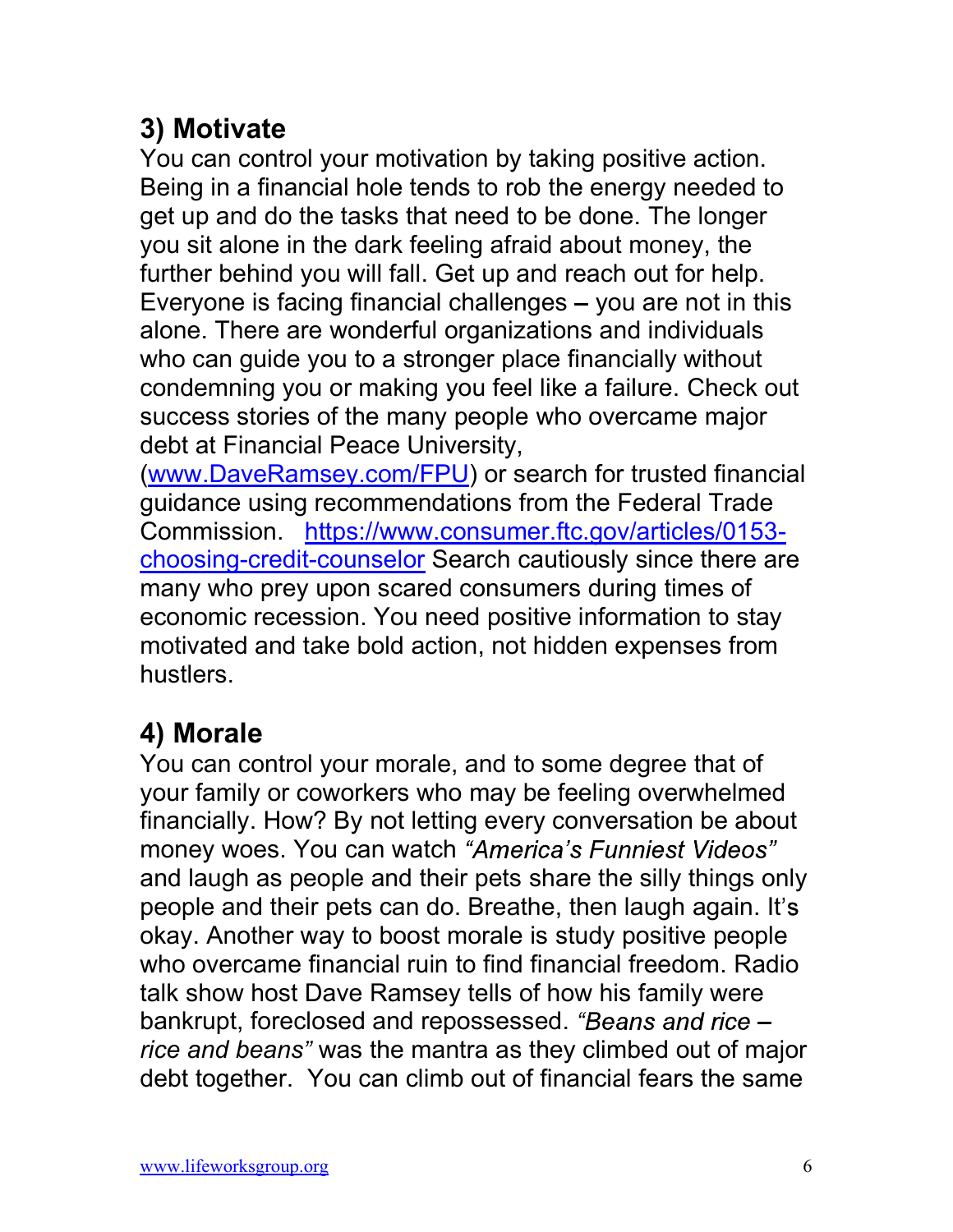way with your friends and family if you remember the #1 rule of mountain climbers - Climb together – never alone.

# 5) Message

You can control the message you send out by facing the truth of your financial situation with courage instead of shame. You didn't fail  $-$  the economy did. Embrace the inner message that you will survive this recession, then begin to share it with others. Talk to your partner, older children (skip this conversation with children younger than ten) and close family about changes needed to gain financial breathing room. Work together by listing out expenses that could be trimmed quickly. Start first with monthly expenses you aren using, like Facebook private groups, podcasts or apps that charge a monthly fee. Next look at gym, club or online memberships you rarely use. Pull up your bank and credit card statements to carefully see where your money goes. Research to see if your cellphone, cable or Internet contract can be switched to a less expensive plan.

Don't blame each other for the expense or attack that your

partner is the problem instead of you. Stop it. The goal is to spend energy in a way to solve the debt  $-$  not create more stress. Build unity by facing the budget directly, then working together to figure it out. The number one reason people



divorce in the United States is over money fights. Who knows, this approach could strengthen your relationship in the middle of a recession and bring peace back to your home.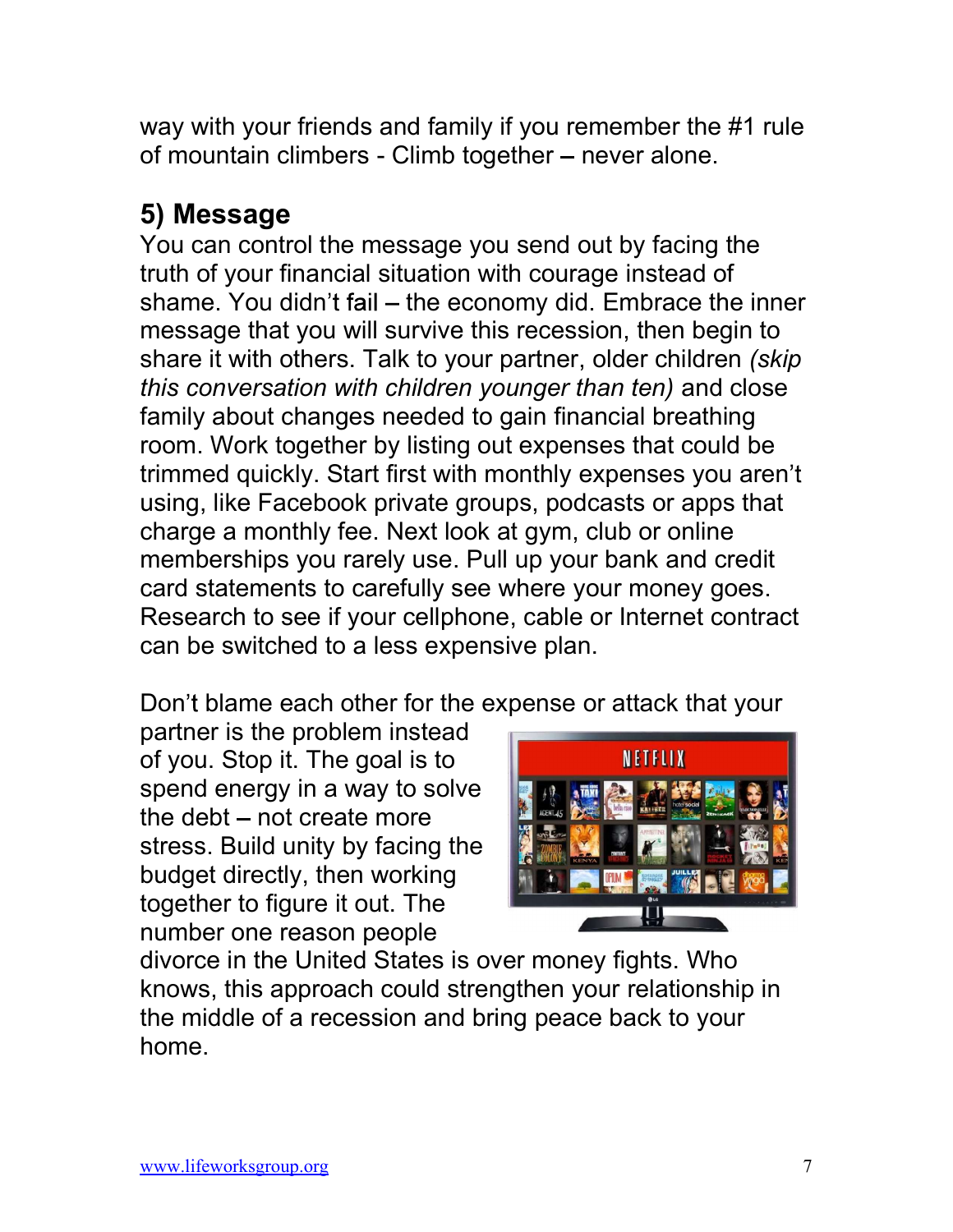#### Use your phone to negotiate instead of bingewatching Netflix

Don't sit passively and wait for your stimulus check to arrive. Take action to call or go online with every creditor to explore your options to manage the debt. Mortgage companies, automobile lenders, credit card companies and student loans can quickly be adjusted during a time of crisis. This financial relief comes through deferment of payments or renegotiating the interest rate on the debt. Positive action now will give you a sense of control of your finances, instead of it feeling like your finances are controlling you. Plus, it will help your family to grow along with you in battling recession, instead of facing your coronavirus financial fears all alone. Stuffed emotional fears about finances can lead to desperation or isolation and gradual self-destruction. Sitting and watching Netflix all day will not make the bills go away. Sharing your financial concerns with your family will help you see that life is about more than money. When you are honest about your worries it's likely your family members will start to talk about their fears and soon you will realize you are not facing a recession alone.

#### Money can't buy me love

COVID-19 will end one day. Medical professionals will find a cure and you will come out of this time either scared or stronger. Connected like fellow warriors, or shell-shocked with battle fatigue. You have a choice. You can make it the other side of a tough financial time by looking at the things which really matter in life, the things money can't buy. Love, gratitude, forgiveness, peace, kindness, patience and hope. These qualities don't cost money  $-$  but are priceless gifts that make life more meaningful.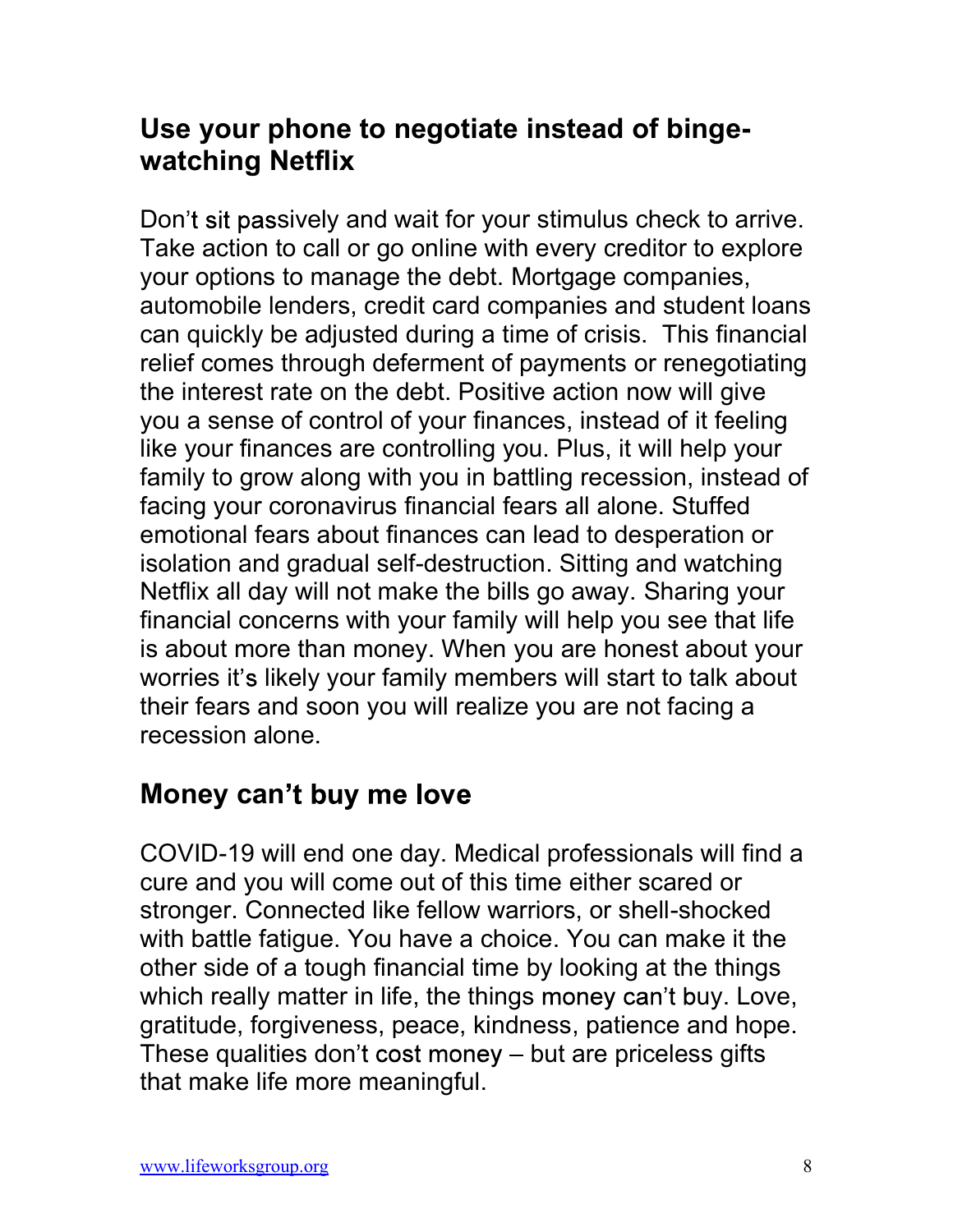Healthy relationships can be one of your greatest defenses against the fears of recession. Immunity grows in healing relationships, which improve during tough times if you face them together. During crisis times people either come together and rebuild or get isolated, bicker and begin to selfdestruct. You get to decide what your future will look like after COVID-19 is nothing but a memory. You can take bold action now and as you do expect feelings of peace to replace panic when facing financial stress. Emotional resiliency could be the greatest gift from this economic recession. Making memories together for free, instead of spending money to pass the time.



#### Economic recessions don't have to cause emotional ones

Self-disciple to face financial fears directly is a choice one you get to make. Did you notice each of the five bold actions began with "You can control"?

That wasn't an accident – because economic recessions don't have to cause emotional ones. You can control your focus which is how you can control your finances. While you can't control the economy, you can manage the money you have with discipline. You can boldly bring up conversations about spending to make a budget together. These actions don't require more cashflow  $-$  they just require courage.